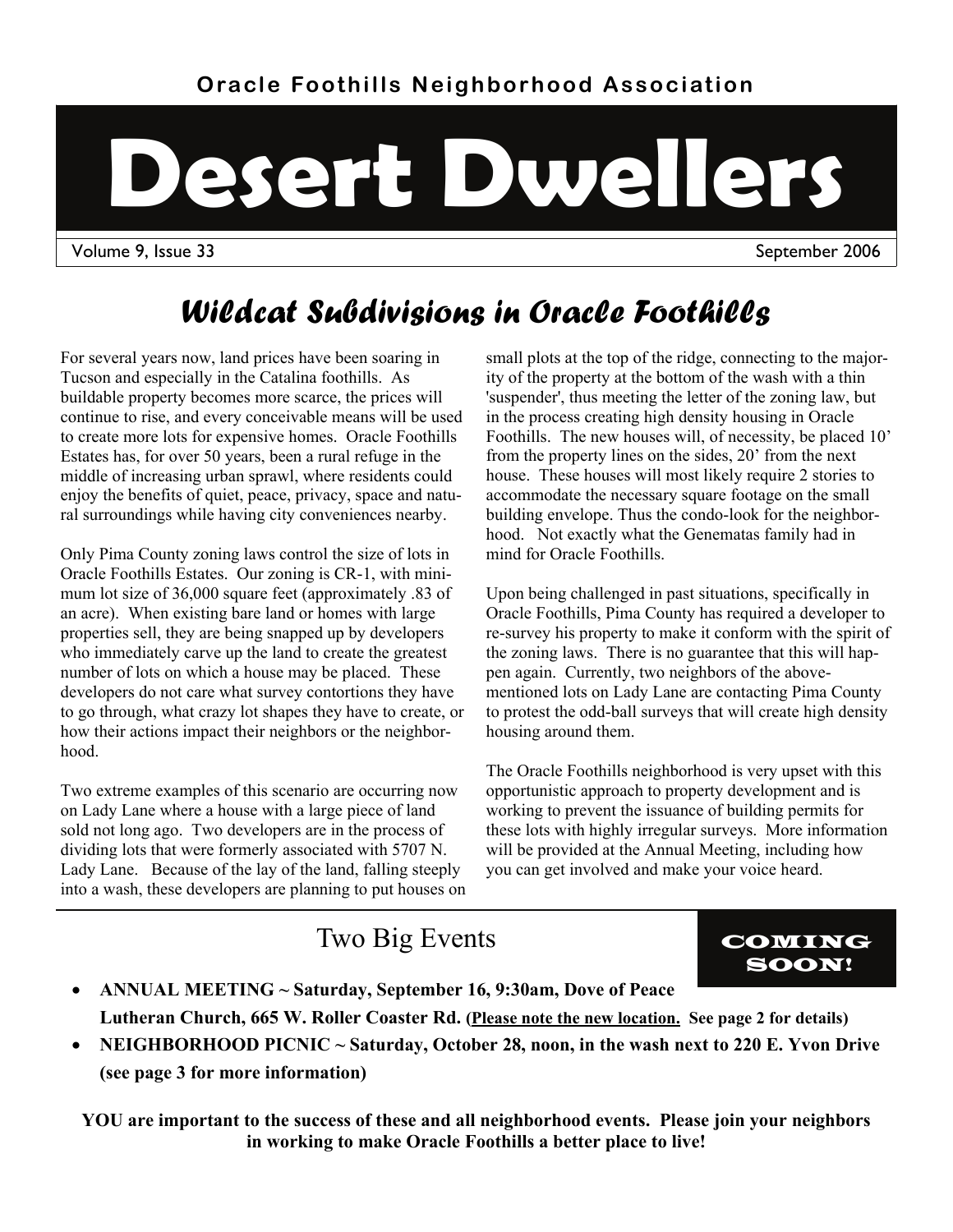**LOCATION!!** 

# Oracle Foothills Neighborhood Association and Neighborhood Watch ANNUAL MEETING

**Saturday, September 16th 9:30 am to Noon Dove of Peace Lutheran Church 665 W. Roller Coaster Rd. West Meeting Room This church is the neighborhood polling place. From Oracle, go west on Roller Coaster approximately half a block.** 

**Our guest speaker this year will be Ann Day, Pima County Supervisor for District 1. Ann will be first on the agenda at 9:30.** 

**Your neighborhood association works hard for you all year. In return we're asking for just a couple hours of your time. Please come and meet your Board of Directors, find out what's been happening in the neighborhood and what the future might bring. This meeting is mandated by our By-Laws and is our one chance to meet with all of you. The new Board of Directors will be elected for the upcoming year. Also, this year, in accordance with the requirements of Neighborhood Watch, this meeting will serve as the annual gathering of all Neighborhood Watch participants.**

> *EVERY* **resident of Oracle Foothills is invited and encouraged to attend. Your help is needed to make Oracle Foothills the very best place to live.**

**Coffee, sweets, registration and conversation start at 8:30.** 

**Every** *member in good standing* **who is in attendance will receive a drawing ticket for some terrific prizes.**

> *Hope to see you there! Call 690-1107 for information or directions.*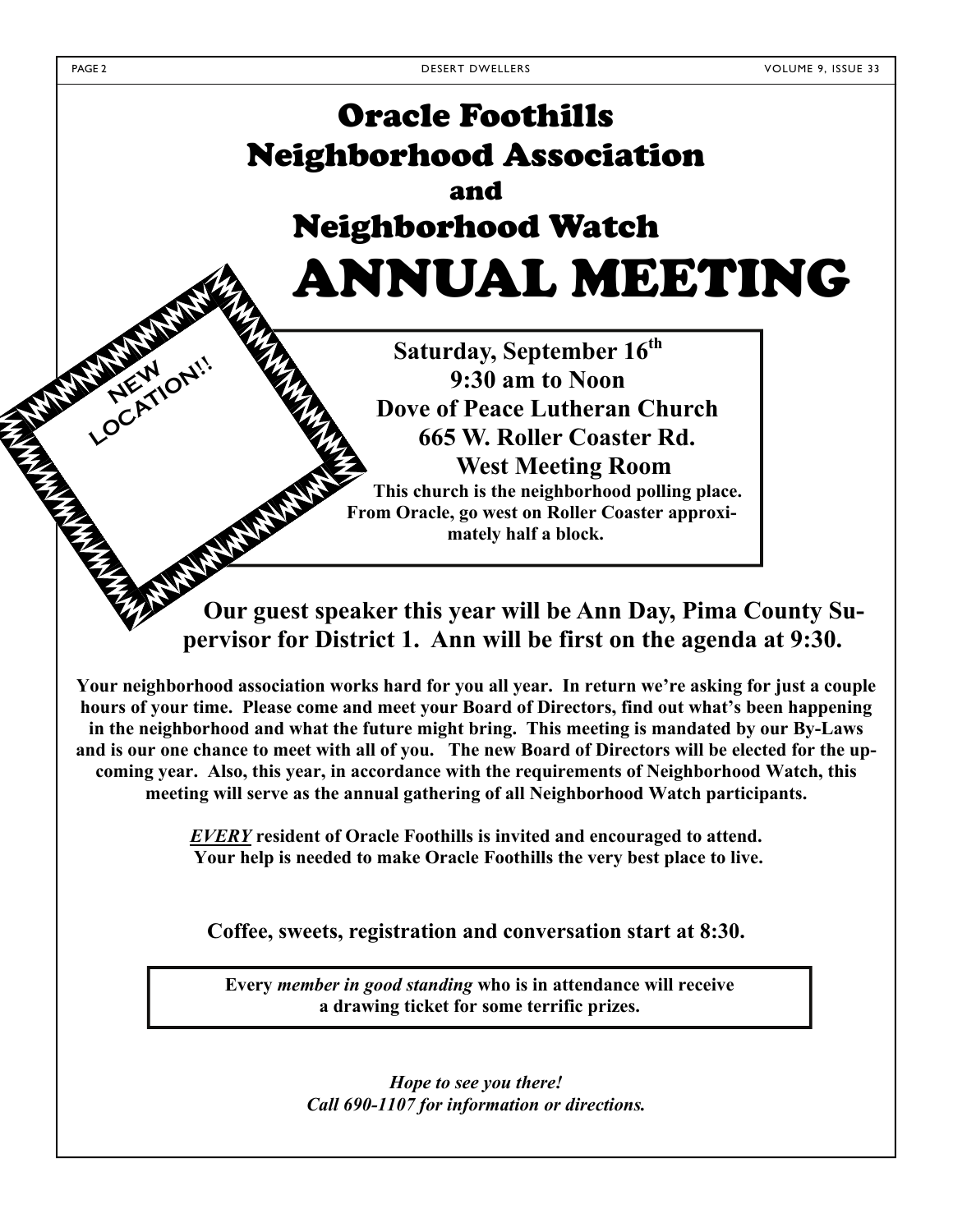Come Party with your Neighbors **at the 8th Annual** 

# **OFNA Picnic!**

**EVERY NEIGHBORHOOD RESIDENT IS INVITED!**



Saturday,

October 28th

Noon to Dark

In the **wash** on the **south side of Yvon Drive**, **next to 220 E. Yvon (The Chocolate House). It will be an afternoon of food, fun, music, games, and friendly conversation.** 

**Bring a dish to share** 

Our crew of chefs will be serving up delicious barbequed **chicken** and **hot dogs**

 Utensils, Paper Products and Soft Drinks and Ice will be provided You may bring your own beer or wine

## **There'll be lots of fun activities for the kids, including a piñata and a jumping castle!**

For more information, or to volunteer to help, contact Jay & Carole DeAngeli, 690-1107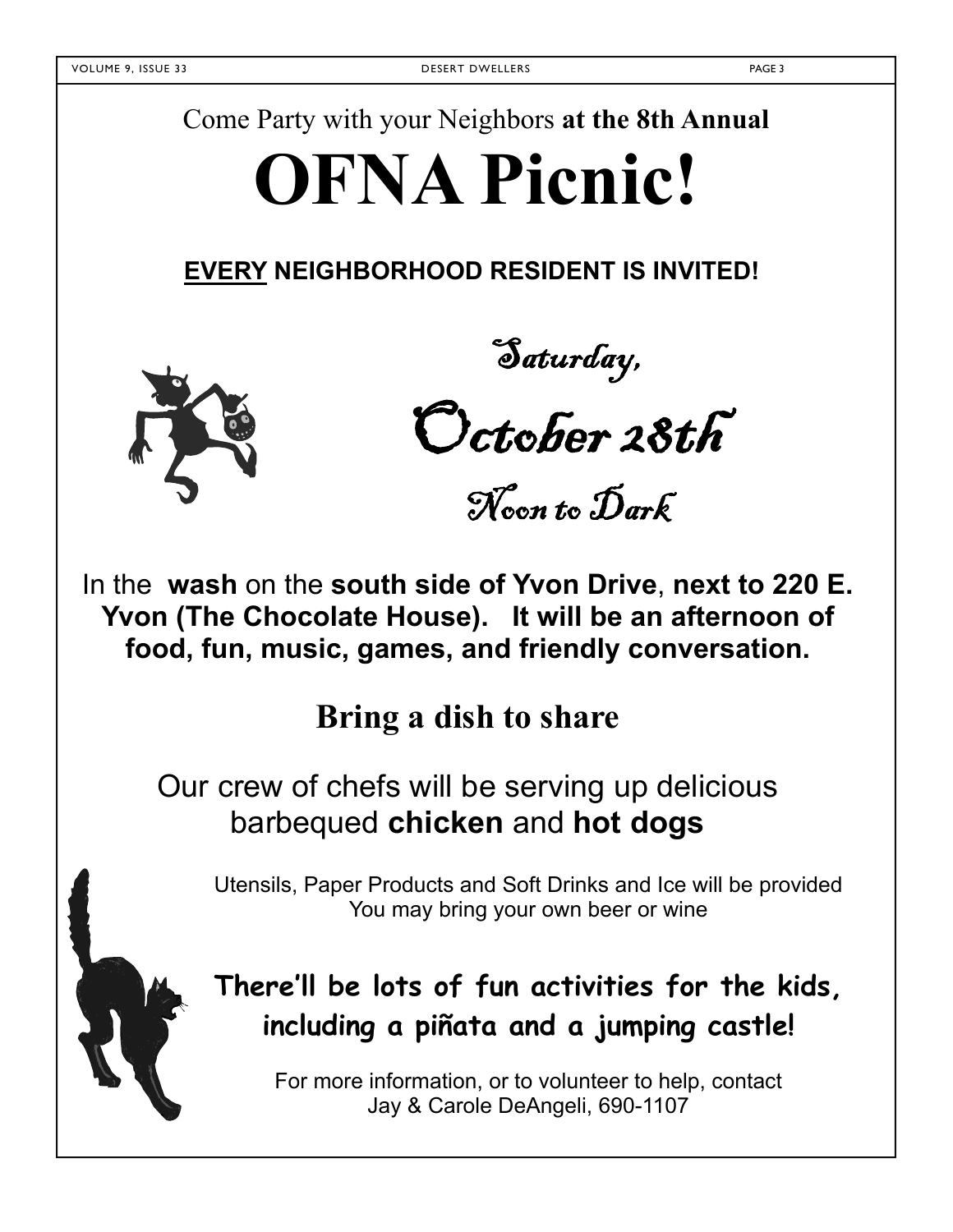#### The "NEIGHBORHOOD" Idea in Neighborhood Watch *By Liz Sherwood*

The Neighborhood Watch program in Oracle Foothills has been in place for almost a year now, and with 177 members and 25 Block Leaders, we can all think of it as a success. But this past year's success story is just a beginning. During the next year and in the years to come, each of us can make a difference in the safety of our neighborhood, and in the pleasure we all feel when we look around at the many blessings conferred on us because we are privileged to live in Oracle Foothills. If we pause and reflect for a few minutes, we can see some simple things we can do to help maintain and mature our intentions to be good neighbors!

Before you stop and think about what you can contribute, it might be a good idea to spend a few minutes and reflect on the efforts of people who have helped make our neighborhood a place to be proud of. Most of us have probably lived in places that didn't have a significant number of caring people willing to volunteer time and effort on behalf of their neighbors. One of the biggest blessings we've enjoyed over the years is the ongoing efforts of so many caring people. Let's look at some of the rewards we're enjoying today, all provided by volunteers:

- Weekly email news report with helpful pointers to good service people, to recent suspicious activities or break-ins, and to other items of interest;
- Yearly annual picnic with food, games, entertainment and the chance to meet neighbors; organized, funded, and manned by OFNA and neighbors;
- Stained glass art work created, donated and installed

at a neighborhood entrance by a neighbor;

- "Reaters", an open-to-all neighborhood "Reading and Eating" group, where fun and food are enjoyed by all;
- Oracle Foothills Neighborhood Association, created and maintained by neighbors to support and enhance our living experience;
- $\bullet$  Triangle Park, designed and developed by creative neighbors, donated plants and labor, and contributions from neighbors and OFNA;
- Neighborhood Watch program started in response to concern about neighborhood break-ins, and implemented by dozens of caring neighbors.

This list is by no means complete, but it's sufficient to remind us of the benefits we all enjoy because of the efforts of others. We are fortunate to have a wide variety of interesting, talented, creative, and caring neighbors. When we reflect on this abundance, it becomes easier to resolve to make a new effort, no matter how small, to promote safety in our neighborhood and pleasant relations with each other. From the point of view of Neighborhood Watch, this means taking the time to introduce yourself to your closest neighbors if you don't know them; getting acquainted with the kinds of service people they may employ so you might recognize unauthorized strangers; and realizing that it is appropriate to call 911 whenever you see anything potentially criminal or dangerous in the neighborhood. Get acquainted with your Block Leader and ask for help and advice if you aren't sure what actions you might take.

**LEADERSHIP CHANGE:** I have asked **John Barbee** to take over the duties of **Area Leader** of **Neighborhood Watch**, effective **September 16th, 2006.** This past year as Area Leader has been a challenging and rewarding one for me, thanks to all of the wonderful neighbors who have helped make the program a success, and especially to those who have volunteered to be Block Leaders. I will continue to be a Block Leader, with my husband, Glenn Sherwood. John is an efficient, caring, and organized individual who will bring some new ideas and energy to Neighborhood Watch.

> **John Barbee can be contacted at: 5525 N. Maria Dr. 297-3308 jb3572@earthlink.net**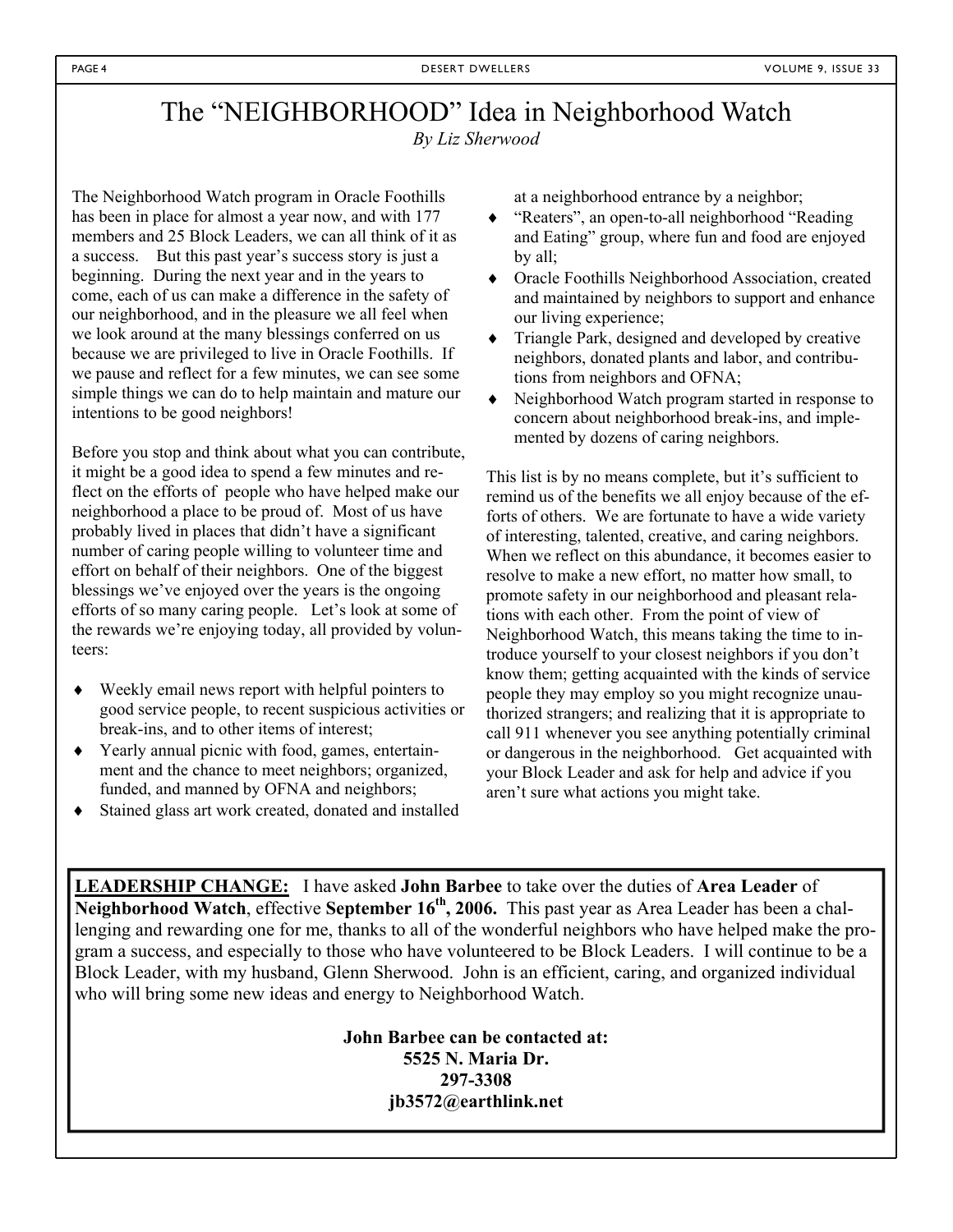#### **Desert Gardening**

Fall is the best time to plant in Tucson, and that time is arriving soon. The value and benefits of gardening with native and other desert plants are numerous, including attracting wildlife, reducing water consumption and retaining and enhancing the natural look of the desert. Below are some resources for researching and locating desert plants in Tucson.

#### **Desert Survivors**

www.desertsurvivors.org 1020 W Starr Pass Blvd Tucson, AZ 85713 (520) 791-9309

#### **Arizona Native Plant Society**

Box 41206, Sun Station Tucson, AZ 85717 http://AZNPS.org

#### **Tucson Cactus and Succulent Society**

www.tucsoncactus.org/html/ cactus\_rescue.shtml P. O. Box 64759 Tucson AZ 85728-4759 TCSS@tucsoncactus.org

#### **Tucson Botanical Gardens**

2150 North Alvernon Way Tucson, Arizona 85712 Phone: 520-326-9686 www.tucsonbotanical.org/

**Recommended Reading List for Water -Conserving Landscapes** 

Arizona Department of Water Resources. **Xeriscape: Landscaping with Style in the Arizona Desert.** Phoenix,  $AZ: 2000$ .

Arizona Game and Fish Department. **Landscaping for Desert Wildlife.** Phoenix, AZ: 1992.

Arizona Municipal Water Users Association (AMWUA). **Landscape Plants for the Arizona Desert.** Phoenix, AZ: 2004.

Arizona Native Plant Society (ANPS).

**Desert Accent Plants Desert Bird Gardening Desert Butterfly Gardening** **Desert Groundcovers and Vines Desert Grasses Desert Shrubs Desert Trees**

**Desert Wildflowers**

Brookbank, George. **Desert Landscaping.** Tucson, AZ: University of Arizona Press. 1992.

Brookbank, George. **The Desert Gardener's Calendar: Your Month-by-Month Guide**. Tucson, AZ: University of Arizona Press. 1999.

Cromell, Cathy, Ed. **Desert Landscaping for Beginners**. Phoenix, AZ Arizona Master Gardener Press, 2001.

Duffield, M. and Warren D. Jones. **Plants for Dry Climates**. 2nd Edition. Tucson, AZ: H.P. Books. 1992.

Johnson, Eric A. **Pruning, Planting and Care**. Tucson, AZ: Ironwood Press. 1997.

Johnson, Eric A. and Scott Millard. **The Low-Water Flower Gardener**. Tucson, AZ: Ironwood Press. 1993.

McPherson, E. Gregory and Charles Sacamano. **Southwestern Landscaping that Saves Energy and Water**. Tucson, AZ: College of Agriculture, University of Arizona. 1989.

McPherson, E. Gregory and Gary C. Woodard. "Cooling the Urban Heat Island with Water-and-Energy Efficient Landscapes" in the **Arizona Review**. Tucson, AZ: College of Business and Public Administration, University of Arizona. Spring 1990.

Mielke, Judy. **Native Plants for**  Southwestern **Landscapes**. Austin, TX: University of Texas Press. 1993.

Miller, George 0. **Landscaping with Native Plants of Texas and the Southwest**. Stillwater, MN: Voyageur Press. 1991.

Park & Co. **Landscape Watering by the Numbers.** Phoenix, AZ. 2001.

Perry, Robert. **Landscape Plants for Western Regions**. Claremont, CA: Land Design Publishing Co. 1992.

Perry, Robert. **Trees and Shrubs for Dry California Landscapes**. San Dimas, CA: Land Design Publishing Co. 1981.

Phillips, Judith. **Southwestern Landscaping with Native Plants**. Santa Fe, NM: Museum of New Mexico Press. 1987.

Shuler, Carol. **Low Water Use Plants for California and the Southwest**. Tucson, AZ: Fisher Books. 1993.

Sunset Magazine. **Waterwise Gardening**. Menlo Park, CA: Lane Publishing. 1989.

Sunset Magazine. **New Western Garden Book**. 6th Edition. Menlo Park, CA: Lane Publishing Co. 1995.

Walters, J.E. and Balbir Backhaus. **Shade and Color with Water Conserving Plants**. Portland, OR: Timber Press. 1992.

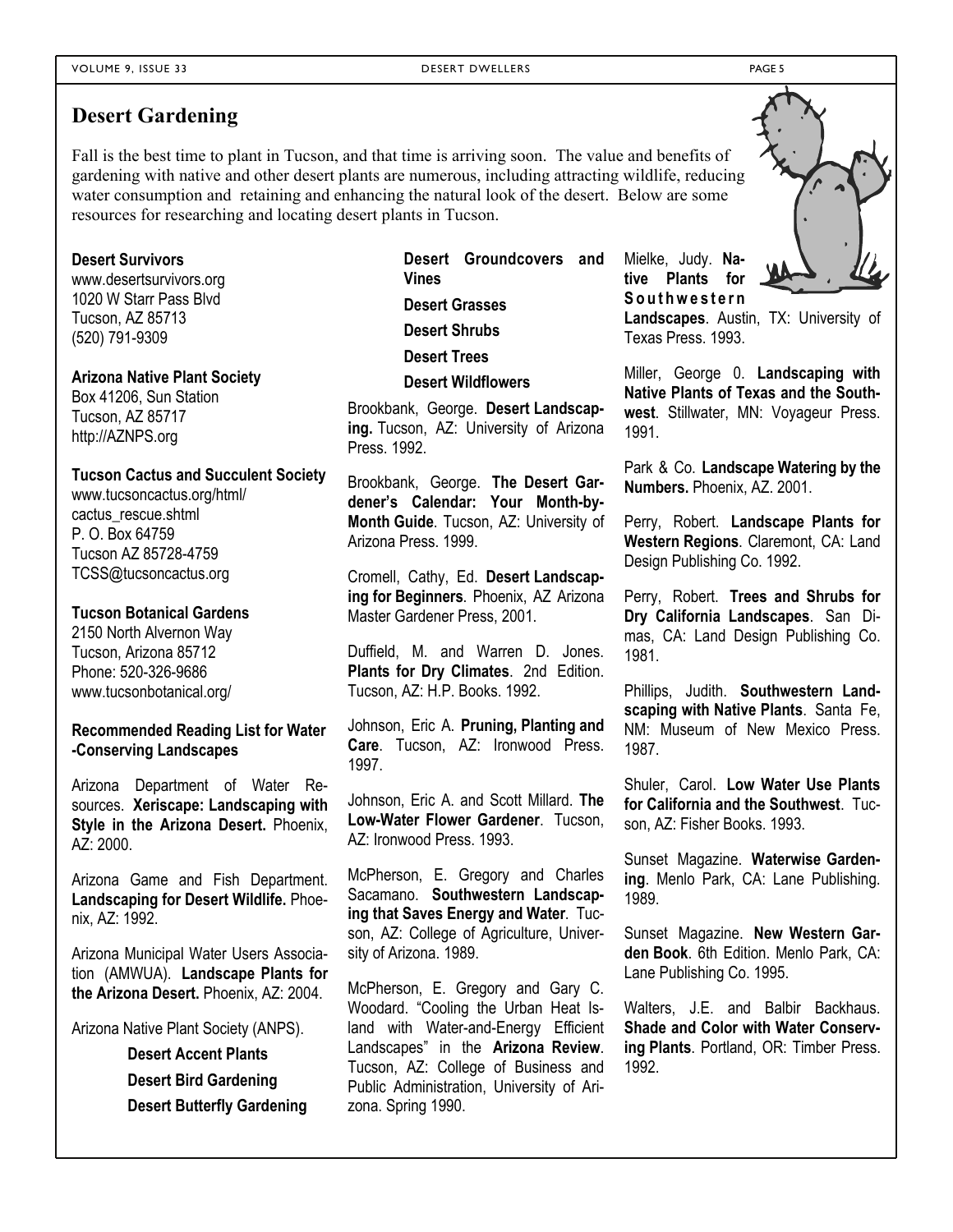#### **Candidates for 2006-2007 Board of Directors**

**Tim Amalong:** Happily married to Stephanie and the proud father of Juliana (7) and Hunter (5). I am an Arizona Native, as was my father, grandfather & great grandfather. I am CEO of 2 aircraft flight schools (airplane and helicopter) at Tucson International Airport, CEO of a traffic patrol company for 12 years in Tucson, CEO of Velocity Air Inc, (aircraft charter, maintenance, avionics, fuel & hangars). I am a commercial pilot and certified aircraft inspector for airplanes and helicopters. We are fairly new to the neighborhood (Nov 2005) but have really enjoyed the area.

**John Barbee:** (Incumbent Board Member) My wife, Lori, and our children, Erik and Janelle, have lived in Arizona for 12 years, but only in the Oracle Foothills for the past 2 ½. We absolutely love the neighborhood. Actually, our son, Erik, has been in the Navy for 4 years, and has only visited. Our daughter, Janelle, is starting her senior year at the U of A. I am a charter member of the Neighborhood Watch program and have agreed to take over the roll as the Area Leader this year. I have served on the board for 1 year and am willing to extend that service for another year.

**Jay DeAngeli:** (Incumbent Board Member, current President) During my 33-year career with AT&T, I worked as project manager on numerous large telecommunications projects, both in the U.S. and overseas. Our travels and working assignments took us to Asia, Africa and Europe. After retiring, I was active in home building and remodeling in Reno. My wife Carole and I moved to Oracle Foothills in 1995, coming from the high desert foothills of Reno, Nevada (my birthplace). We have been very active in our neighborhood association and plan to continue our efforts. Some of the activities with which I have been involved include: publication of the quarterly newsletter; continuation of our annual picnic; the ongoing maintenance of a safe, clean and attractive neighborhood; promotion of open communication among the neighbors. I would be honored to serve on the Board of Directors for another year.

**Sig Eisner**: (Incumbent Board Member, current Vice President) Sig has been a resident of the Oracle Foothills neighborhood since 1995. He was educated at the Universities of Arizona, California (Berkeley) and Columbia and spent over 30 years as a member of the English Department at the University of Arizona. For over 55 years he has been married to Nan Eisner. He and Nan are the parents of six and the grandparents of 12.

**Gene Isaak:** (Incumbent Board Member) I am a 37 year resident of the neighborhood. I have degrees from the U of N. Dakota and NYU Law Schools. I have practiced law all those years in Tucson and am still practicing. We raised two children here and although they are now on their own they visit us often, each with one grandchild. We enjoy the neighborhood because it is relatively close in but the lots are big enough to allow privacy. I am interested in keeping this a safe neighborhood and in getting the streets repaved.

**Sharon Laird:** (Incumbent Board Member) It has been my pleasure to serve on the Board for 2 years. I moved back to Tucson in 2003, but I was here from 1969 to 1975 - lived on the golf course at OVCC, which was way out! I'm a U of A graduate. My adult children are all Arizona residents. My husband, Frank, is a retired anesthesiologist. We lived in Phoenix where I was a Realtor. We prefer Tucson - smaller, higher  $&$  much cooler. We appreciate the mountains, desert plants & its wildlife - we have a lot! I am impressed with our various functions - Neighborhood Watch, annual trimming, attempted road maintenance and the PICNIC. Hope to see you at the Annual Meeting.

**Scott Odom:** (Incumbent Board Member, current Treasurer) I was born and raised in Phoenix, where I learned to tolerate and even enjoy the extremes of the desert. My fondness for Tucson grew during undergraduate studies at the University of Arizona. In addition to providing a fun academic environment, the University is the venue in which I first met my lovely wife, Ashley. In May of 2000, I received a bachelor's degree from the college of business with majors in Finance, Accounting, and Entrepreneurship. After graduation, I worked as an auditor in the Phoenix office of KPMG, a large public accounting firm. In August 2001, I was able to break away from work just long enough to marry sweet little Ashley. And after two years with KPMG and the attainment of my CPA certificate, I made the surprisingly easy decision to leave public accounting. With Ashley working as a technology consultant, our options were wide open in regard to geographic location. After mulling things over, we narrowed our choice down to either Denver or Tucson. Of course, you all know which town won out in the end. A large part of our decision was based on this wonderful neighborhood. The characteristics of (1) natural desert and (2) heterogeneity of homes were both present here, and we were supremely excited that a home fitting our needs and our budget was actually available in such a setting. The rest, as they say, is history. Since moving to Tucson, Ashley has shifted careers and is now a 7th grade math teacher at Flowing Wells Junior High. I am currently the Vice President - Finance at Vantage West Credit Union. Ashley and I have sincerely enjoyed our first few years in the 'hood. Most of all, we love the wildlife sightings and the peaceful surroundings. As a board member, conserving and protecting the special habitat within our neighborhood would be at the top of my agenda.

**Carolyn Denison Redmore:** (Incumbent Board Member) After making the decision to locate full time to Tucson from St. Louis, Mo., my husband, Derek, and I were pleased to find this neighborhood with its low key eclectic ambiance, amazing desert habitat, and awesome views. As a newcomer, I especially would enjoy serving on the OFNA board for the oppor- *(Continued on page 7)*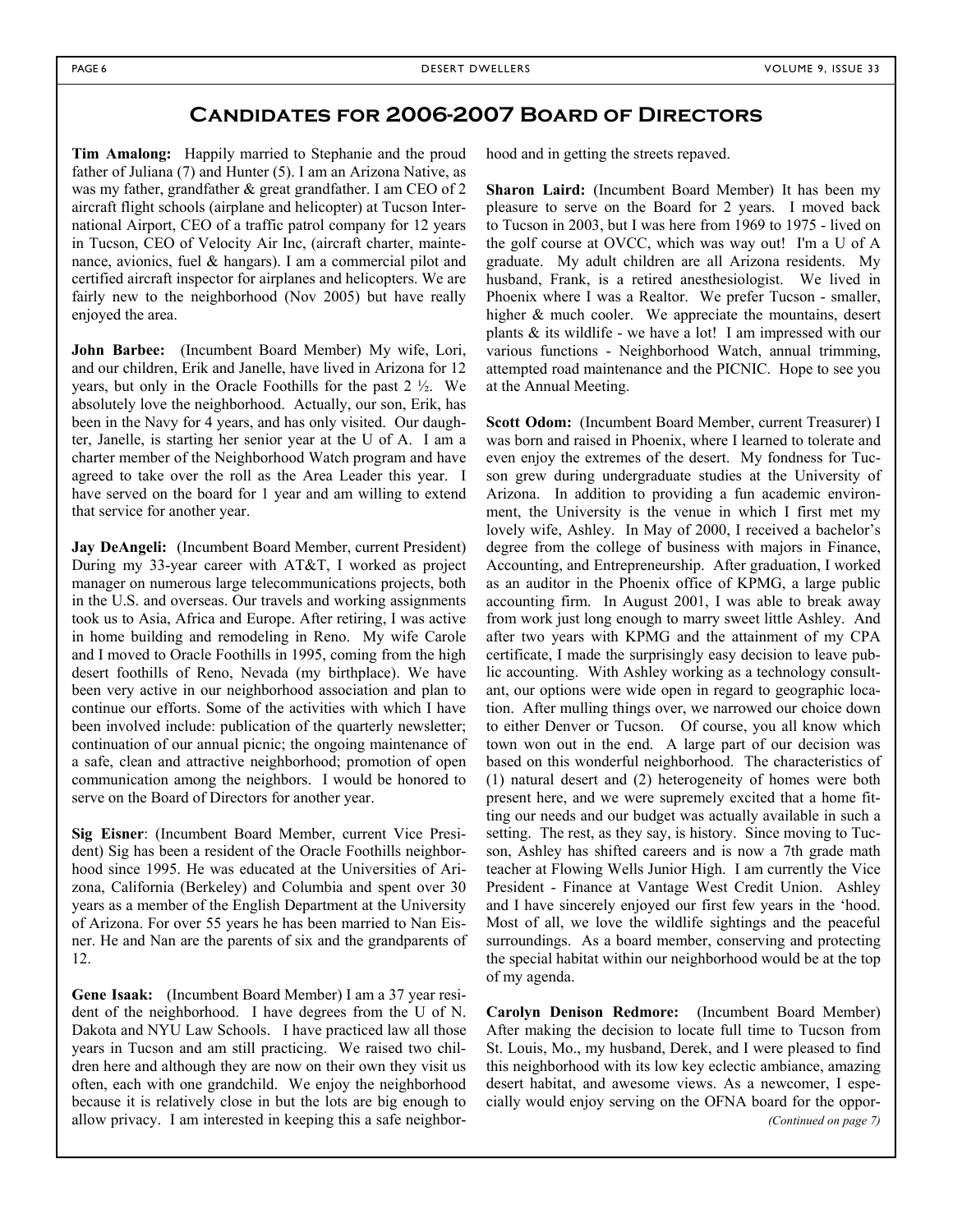#### VOLUME 9, ISSUE 33 DESERT DWELLERS PAGE 7

#### *(Continued from page 6)*

tunity it would give me to become acquainted with our neighbors. But, also, it would be satisfying to work with others in identifying and serving the needs of the neighborhood. If elected to the board I would draw on my experience as a psychologist in assessing issues and developing/implementing/ evaluating action plans. More specifically, I am interested in outreach to newcomers and ongoing neighborhood assistance. I hail originally from the Cajun and rice lands of south Louisiana; Derek, a chemist, from the Wolds of Lincolnshire, England. We have two treasured grown children, a son in St. Louis and daughter in Arlington, Va. It will be a pleasure to serve on the OFNA board another year.

**Tom Scarborough:** (Incumbent Board Member, current Secretary) My wife Harriet and I moved into the Oracle Foothills neighborhood in November of 1988. I was teaching high school biology and physical science at the time. Since then, I have completed a thirty year career in public education, including seventeen years as a classroom teacher and thirteen as a building administrator, the last ten of which were spent as principal of Cholla High School. I completed my B.S. in Wildlife Biology in 1969, and after a couple of years of military service I returned to Tucson and the University of Arizona to obtain my teaching certificate. I completed my M.Ed. in 1979 and my Ph.D. in 1986. I retired from TUSD in 2002. I continue to work part-time for TUSD in administrator training. I have served as a volunteer facilitator in the YWCA's "Time to Talk" anti-racism program for the past three years. I have very much enjoyed living in our neighborhood, and I appreciate the work that former and current board members have done to make this such a nice place to live. One of my goals upon retirement was to become more involved in community service, and what better place to begin than in our own neighborhood? If elected, I will be proud to continue serving on the board, and will work hard to contribute to the good of our neighborhood.

**Barbara Schuessler:** (Incumbent Board Member) I moved to this wonderful neighborhood four years ago and have a strong interest in the preservation of the natural desert landscape and its wildlife. The beauty of our desert and the integrity that has been maintained in our neighborhood is something I would like to continue to focus on and would love to contribute to our sense of community by serving on the OFNA board of directors. Being involved with Reaters has allowed me to meet many wonderful neighbors and to participate in great discussions and to get to know my neighborhood better. I teach flamenco dance at Creative Dance Arts and have my own video business. Growing up in El Paso, I first came to Tucson in 1968 to go to school at the U. of A. Leaving in 1974, but returning to the magnificent Catalina mountains in 1980, Tucson has been my home ever since. I have a B. A. from the U. of A.

**Richard Schwartz:** (Incumbent Board Member) I am a 52 year-old native Tucsonan and a gemologist.

**Greg Smith:** I have been a resident of the Oracle Foothills for seven years and cannot think of a better place to live. I have an extensive background in software engineering, but switched careers over a year ago to free up time to pursue educational goals. I am a Realtor (R), GRI, with Realty Executives. I recently completed my Bachelors in Business Management and am pursuing an MBA at the University of Arizona. I would like to join the OFNA board and contribute to keeping our neighborhood safe and to the preservation of our unique environment. My wife, Kelly, and I look forward to raising a family in this wonderful neighborhood!

#### OFNA FAQ's

For those of you who are new to the neighborhood, or as a reminder to long-term residents, here are some important facts about your neighborhood association:

- The fiscal year runs from September 1st to August 31st. Dues that you pay now will put you in good standing through August of 2007.
- Membership is \$50 per year per household. Membership is voluntary.
- If you do not know the status of your membership, please contact Scott Odom, the Treasurer and Membership Chairman
- In August each year, OFNA mails a reminder about membership dues, including a self-addressed envelope for easy payment.
- OFNA is duly incorporated in the State of Arizona. Articles of Incorporation and By-Laws are available to all residents.
- OFNA owns no real property, pays no management fees and enforces no CCR's.
- All meetings are open to the public. Notice is given in the newsletter, in e-mail messages and by signs posted at all neighborhood entrances.
- The area represented by OFNA includes *roughly* the area encompassed by First Avenue on the east, Oracle Road on the west, Rudasill Road on the north and the southern side of Yvon Drive and Genematas Drive on the south. The Catalina Foothills Lodge and any other businesses along Oracle are not included.
- All members are eligible to run for the Board of Directors. Officers are elected by the board at its first meeting following the Annual Meeting.
- The Board of Directors consists of a minimum of seven and a maximum of fifteen directors.